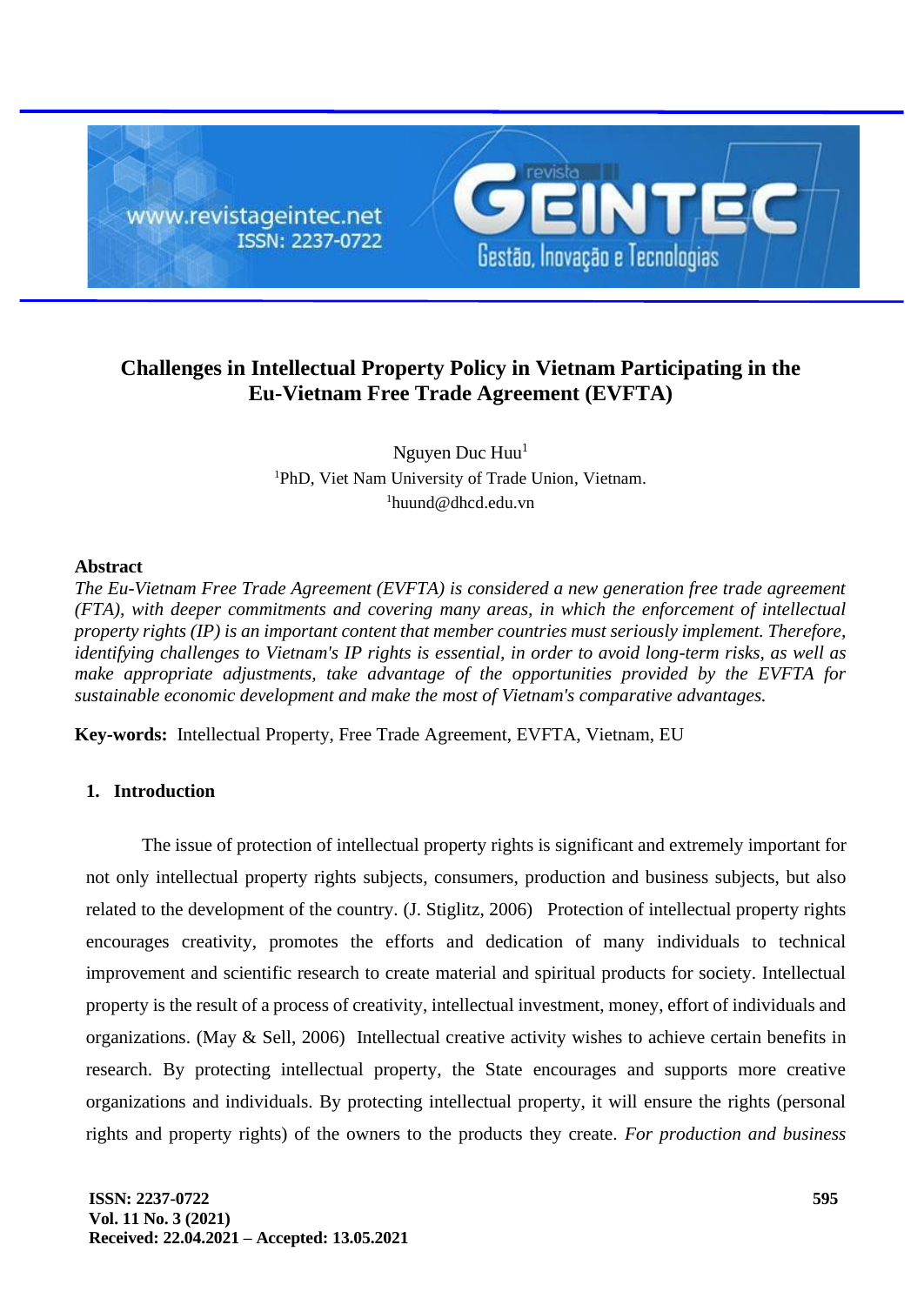*subjects,*virtual protectionof intellectual property rights also contributes to minimizing losses for manufacturers and businesses and promoting them to develop legitimate production andbusiness. (Business & 1996, n.d.; Reichman & Samuelson, 1997; Samuelson, 2000; ThiHoa et al., n.d.) For consumers, effectivelyprotecting intellectual property rights will give consumers the opportunity to choose and use high-quality services and goods to meet the needs ofconsumers. (Business & 1996, n.d.; Helpman, 1992; Reichman & Samuelson, 1997; Samuelson, 2000; ThiHoa et al., n.d.)Protection of intellectual property rights has limited intellectual property infringement, creating counterfeit or poor quality goods and other unfair competition. (Chin et al., 1988) For thecountry, Intellectual Property is affirmed as "a powerful tool for economic development", so the effective protection of intellectual property rights will create a healthy competitive environment. In the context of the current scene of international integration, along with the strong and continuous rotation of tangible assets as well as intangible assets between countries, the protection of intellectual property rights also contributes to the protection of national interests. (Soc'y & 1944, n.d.)

Protection of intellectual property rights is a mandatory obligation and a prerequisite for countries that are members of the World Trade Organization and to those that wish to become members of this Organization. (Chin et al., 1988)intellectual property rights can create commercial stress'' In addition, protecting intellectual property rights also contributes to promoting healthy trade on a global level. (Pugatch, 2004) EVFTA's IP commitment includes commitments on copyright, invention, invention, pharmaceutical-related commitments and geographical instruction. Basically, Vietnam's IP commitments are in accordance with applicable laws. (Relationships & 2018, n.d.)

IP is expected to have a direct and great impact on Vietnam's legal and enforcement institutions, which are a collection of principles and requirements on protection standards as well as the exercise of the protection of IP rights. The EU is the world's leading exporter of IP products, so there is a need to strengthen the protection of IP rights. The EU also has a specific protection regime for geographical indicators and places great importance on the protection of this type of IP rights. For its part, as a developing country, owning only a very small number of IP products compared to EU partners, Vietnam desperately needs space to allow businesses, organizations and individuals to access IP products for economic, scientific and social development at the lowest possible cost. (Ha et al., n.d.)

Currently, Vietnamese law provides for the enforcement of IP rights by civil, criminal and administrative measures. In fact, the enforcement of IP protection has not really worked. Almost only administrative measures are applied mainly. (Nguyen & Do, 2021). However, the effectiveness of administrative measures is also relatively limited due to the fact that there are many participating forces suchas customs, specialized inspectors, market managers and economic police, but it is not clear which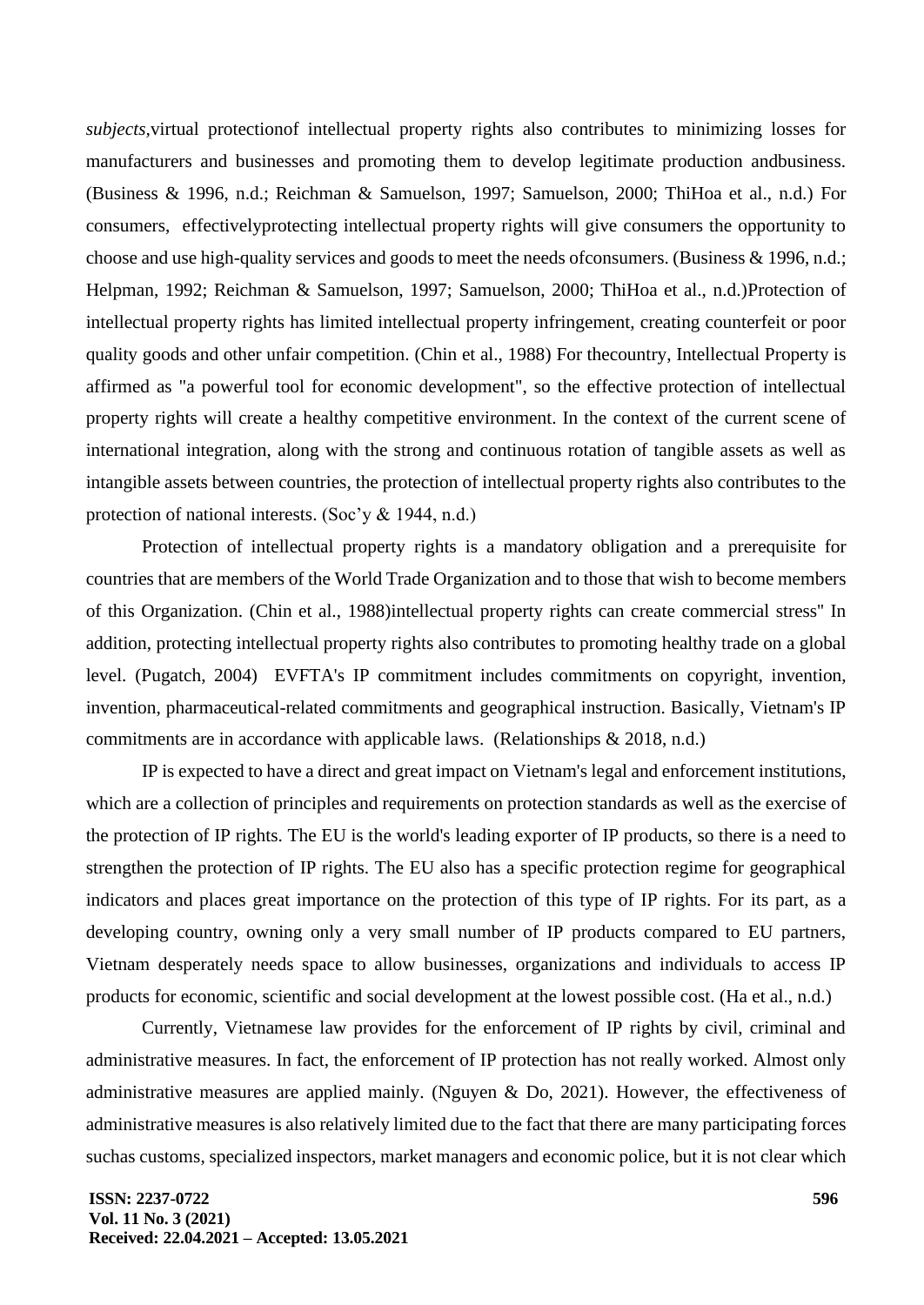agencies are the clue and there is no close and effective coordination between agencies. (Trinh & Nguyen, n.d.) Meanwhile, civil remedies at the request of stakeholders are limited. According to statistics of the court industry, the handling of disputes, infringement of rights by civil remedies in court only accounts for a very low percentage compared to tens of thousands of rights infringements handled by administrative measures and focuses mainly on disputes related to the field of copyright (83.5%), disputes in the field of industrial property account for a very low percentage (5.5%).(Bank, 2020). The number of cases of infringement of the right to be criminally handled is also not much. In fact, most IP infringements are handled by administrative measures and focus primarily on counterfeit goods on trademarks, geographical indications and goods infringing on industrial designs. The sanctioning forms are mainly fines and suspensions for a period of time for the production and trading of infringing goods and services; confiscation of material evidences and/or means of violation or forced removal of infringing elements on goods, means of trading or destruction of infringing goods and/or means of business... Although there have been many efforts on the part of IP rights enforcement agencies, the reality is that IP rights abuses in Vietnam are still increasingly common and complicated. This has significantly affected the legitimate rights and interests of the rights subject, discouraged investors, negatively impacted the economic and social life. It can be affirmed that one of the biggest weaknesses and challenges of our country today is that the effectiveness of enforcement activities is still low, not meeting practical requirements, especially the enforcement of IP rights by judicial means. (Maciejewski & Zysk, n.d.).

# **2. Literature Review**

Intellectual property is increasingly playing a very important role for socio-economic development, especially in the current trend of deep and comprehensive integration. Building a strong and complete IP protection system is an indispensable factor in any country's long-term economic development strategy. It is also a mandatory demand in the process of economic integration*.* (Chin et al., 1988) The brand is known as a key part of the brand of the business or the product. Although registration of intellectual property rights has been very clearly regulated in the law, the infringement of intellectual property rights in Vietnam is still increasing, especially the infringement of counterfeit goods. Trademark registration is the basis for businesses to protect and enhance the trademarks they create. (Lina, n.d.) Many studies have explained that tangible assets of the enterprise account for only about a quarter of the total value of the enterprise's assets. (M. R.-M. S.M. Review & 2004, n.d.)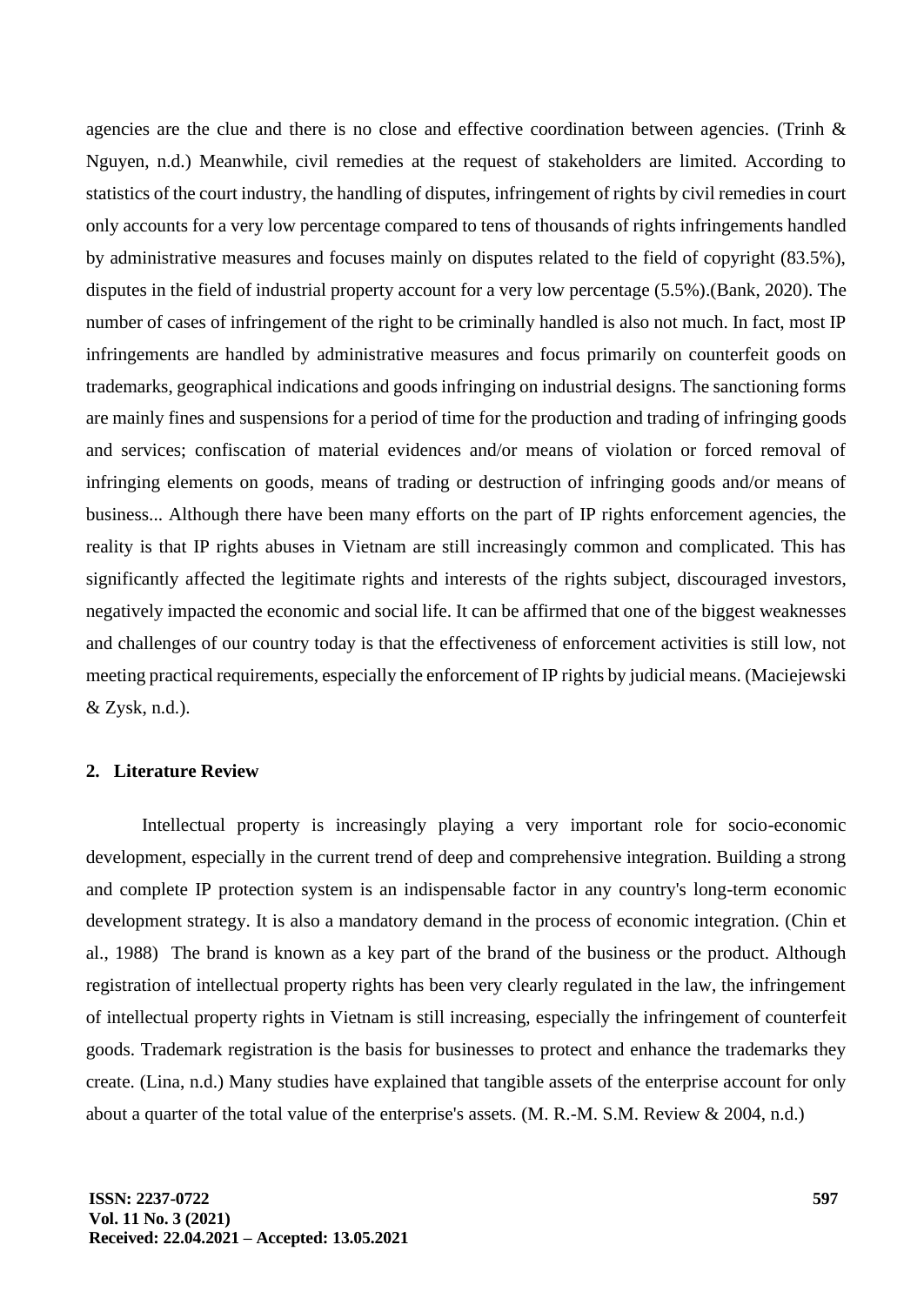That is to say, the value of in invisible assets or brand value of the business accounts for 3/4, especially accounting for more than 90% of the asset value of the business. (J. E. Stiglitz, 2008)competitive advantage in the context of international economic integration. (L Bollen et al., n.d.) By registering the protection of industrial property rights, domestic enterprises have the advantage of starting from competitors in production and business activities during the protection period. The monopoly advantage on the one hand prevents competitors from using and exploiting registered objects, on the other hand allowing businesses to profit through market monopoly. (May, 2015)bring commercial advantages and financial profits to owners. (J. & 1989, n.d.)

To best protect your rights, businesses first need to implement the right to self-protection by applying technological measures to prevent infringement. (J. E. Stiglitz, 2008) many ways such as printing anti-counterfeit stamps, use packaging printed with modern technology or use technical measures to mark, identify and distinguish products for protection, put information about protected intellectual property rights on products to inform products and services that are subject to intellectual property protection and advise others not to infringe. (Laury Bollen et al., 2005; Chinying Lang, 2001; P. R.-A. E. Review & 2002, n.d.; J. E. Stiglitz, 2008). It can be seen that, in order to protect your intellectual property rights in the best way, businesses should register to protect the intellectual property rights they are using or will use, develop and perfect the intellectual property strategy of the enterprise. (Grossman Edwin L-C Lai et al., 2002; J. E. Stiglitz, 2008) information about competitors, while avoiding infringing on the rights of others. (Stjepandić et al., n.d.).

# **3. Rerult and Policy Suggestions**

The year 2020 has witnessed changes caused by the Covid-19 pandemic around the world and in Viet Nam. The global economic growth declined sharply, while Vietnam's economic growth reached 2.91%. The Covid-19 pandemic also made a strong influence on intellectual property activities around the world and in Vietnam. In that context, the Intellectual Property Office of Viet Nam (IP Viet Nam) has made strong efforts to strengthen its activities on all aspects and achieved encouraging results, making an important contribution to the development of science, technology, the economy and the society of the country. As of the first year to carry out the National IP Strategy, IP Viet Nam formulated and submitted to the Minister of Science and Technology to sign Decision No. 508/QDBKHCN on March 24, 2020 issuing its Implementation Plan for the National IP Strategy, as well as guided ministries and localities to implement the Strategy.(Report, 2020) The national IP strategy will either has its own Implementing plan or its activities will be embedded in other policies, program,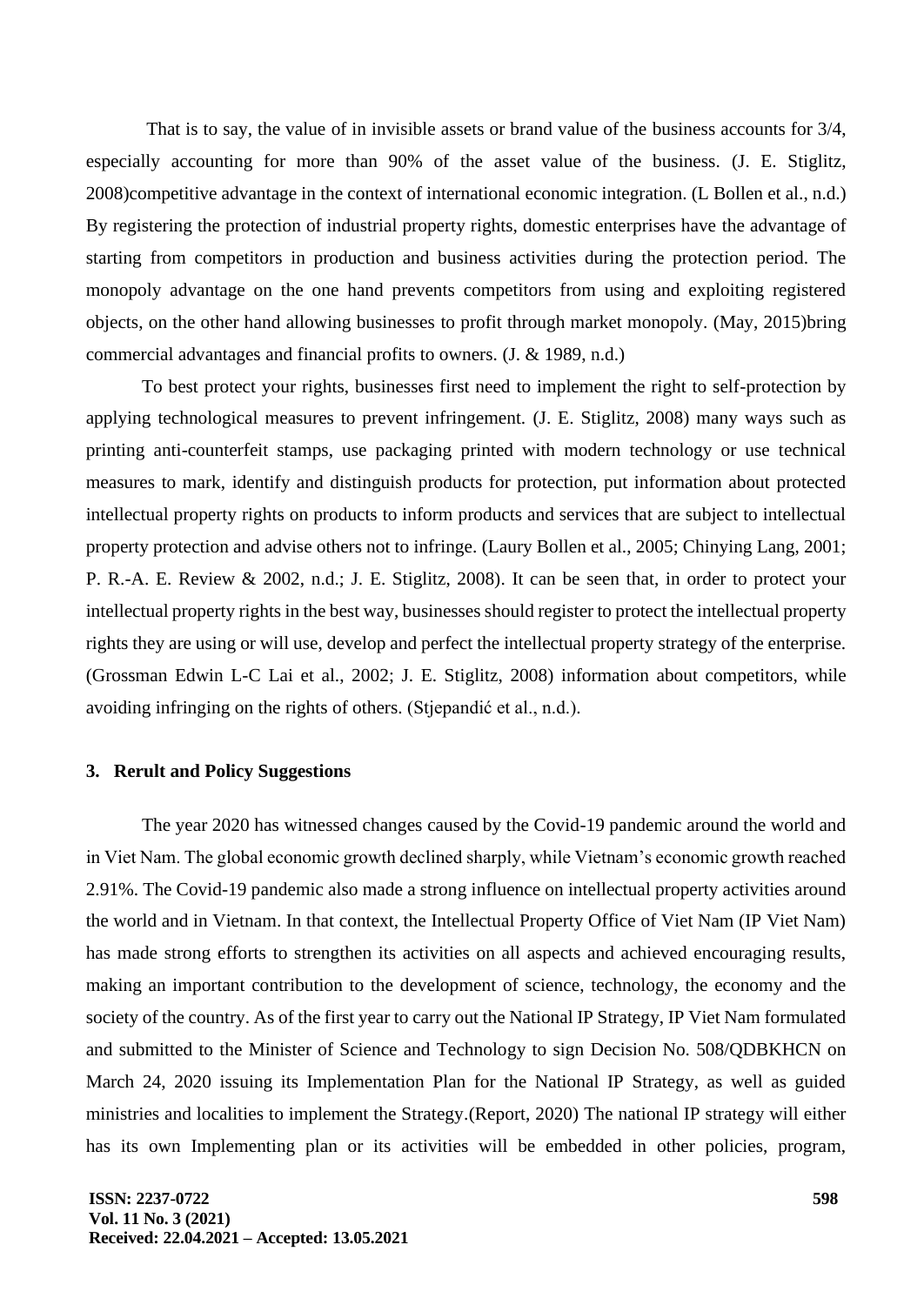development plan of relevant fields.(Khoát & Cismas, 2019) Although heavily affected by the Covid-19 epidemic, integration and international cooperation activities in intellectual property rights in 2020 were still proactively and actively implemented, making important contributions to maintain cooperative activities for successful negotiations of international agreements, including the Regional Comprehensive Economic Partnership (RCEP) Agreement and the FTA between Viet Nam and the United Kingdom of Great Britain and Northern Ireland (UKVFTA).(Ha et al., n.d.) In particular, to carry out the tasks of the Viet Nam's 2020 ASEAN Chairmanship, IP Viet Nam successfully hosted 03 online meetings of the ASEAN Intellectual Property Working Group (AWGIPC) and assumed of the AWGIPC's Chair in the period of 2019-2021. In 2020, IP Viet Nam received 76.072 applications for establishment of IP rights, handled 71.829 applications and issued 48.072 registrations (increased by 1,3%, 10,5% and 18,1% over 2019, respectively).(Report, 2020) This showed strong efforts by the Office in establishing IP rights, adequately meeting the needs for protecting IP rights of individuals and businesses and ensuring a healthy environment for investments and businesses in Viet Nam, especially in the context of the Covid-19 pandemic. IP asset development was also a key area where IP Viet Nam dedicated a lot of attention and support through, providing opinions on documents of the Party, resolutions of the People's Councils and decisions of the People's Committees of provinces on the use of IP for local socio-economic development. By 2020, 42 provinces had issued their Programme of IP Asset Development; 1,148 OCOP (One Commune One Product) products have been supported in regard of IP rights; thousands of training courses and communication programs on IP have been carried out; ect.(ThiHoa et al., n.d.)

#### **Main Contents of the EVFTA Related to Intellectual Property Rights Enforcement**

The Intellectual Property Chapter of the EVFTA consists of 63 terms and 2 appendixes (List of geographical indicators and Product Group Catalog). The main contents of this chapter include commitments on the principles of protection of intellectual property rights, scope of intellectual property rights, patents, industrial designs, trademarks, geographical indications, confidential information, plant varieties, the issue of running out of rights and enforcement of intellectual property rights. (*Original Article:* 

*Http://Evfta.Moit.Gov.vn/Default.Aspx?Page=overview&category\_id=2809fd0e-B509-41c4- Aa5f- Fc2257d628c2*, n.d.) However, much of these commitments fundamentally reiterate the corresponding contents of the TRIPS Agreement or only minor additions. In general, in terms of intellectual property rights within the framework of EVFTA, Vietnam has committed to high level of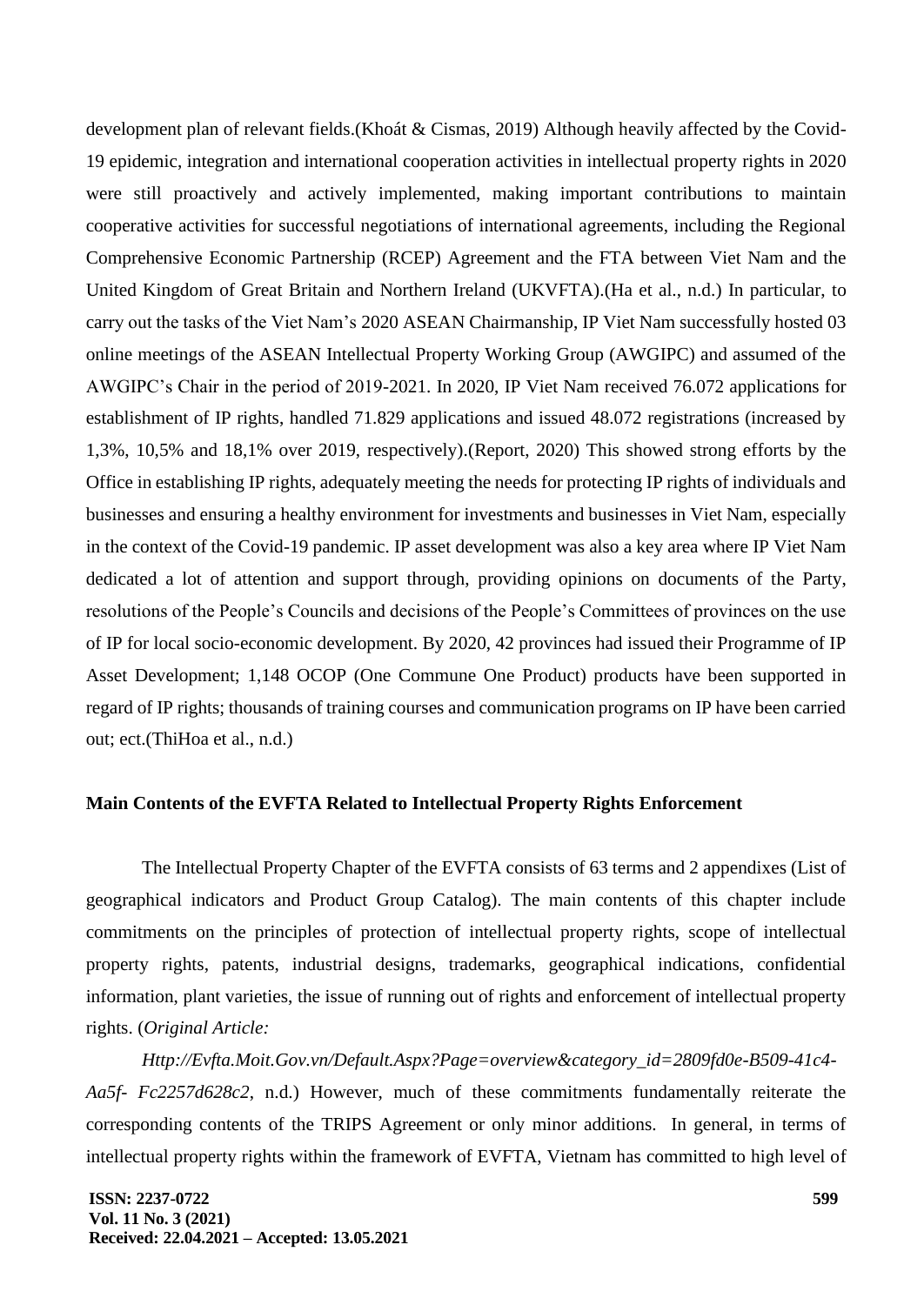protection. Vietnamese law basically meets the requirements of this content even higher than the provisions of TRIPS. (Fabris, 2017)sensitive products such as pharmaceuticals, fertilizers, pesticides (box 1)

### **Box 1: Summary of the main contents of the EVFTA on intellectual property rights**

*- Regarding geographical indications, when the Agreement comes into force, Vietnam will protect more than 160 EU geographical indications (including 28 member states) and the EU will protect 39 geographical indications of Vietnam. Vietnam's geographical indications are related to agricultural products and food, facilitating some types of Agricultural Products of Vietnam to build and affirm the brand in the EU market. - Regarding trademarks, the two parties undertake to apply favorable and transparent registration procedures, including having an electronic database of published trademark applications and registered trademarks for public access; at the same time, it is permitted to terminate the validity of the registered trademark but not to use it in a real way within 5 years.*

*- Regarding enforcement, the Agreement provides for controls at the border for exports suspected of infringing on intellectual property rights.*

*- Commitment to the most favored national treatment (MFN): Commitment to the principle of national favorability in this Agreement ensures that EU organizations and individuals enjoy the benefits of high protection standards not only for intellectual property rights subjects under the WTO Agreement on traderelated aspects of intellectual property rights (TRIPs) but also other subjects of intellectual property rights in the free trade agreements that Vietnam participates in (such as the Comprehensive and Progressive Agreement for Trans-Pacific Partnership - CPTPP)*

Source: Ministry of Industry and Trade *of Vietnam "Commitments of Vietnam and EU in some key areas of EVFTA and IPA"*

The purpose of the EVFTA in relation to intellectual property rights is to further supplement and define the rights and obligations between the parties under the TRIPS Agreement and other treaties, as well as to ensure the full and effective implementation of the parties. In fact, the goal of evfta is to bring Vietnam's intellectual property management system to international standards of intellectual property management system so that both parties benefit from a more standardized system. (Figure 1)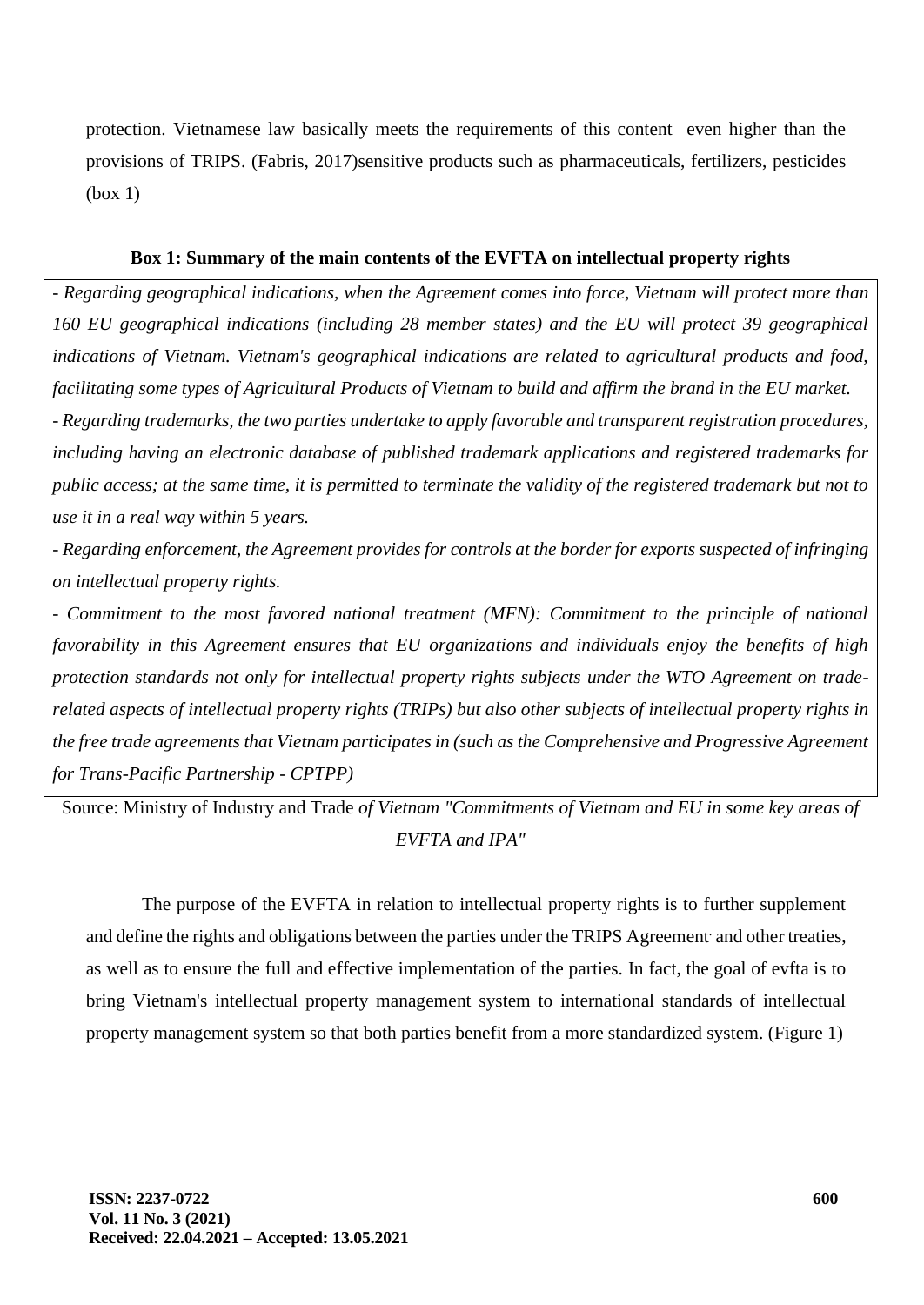

Figure 1 - The correlation between GDP and invention applications/patents during 2010 - 2020

Source: *Annual Report on Intellectual Property Activities of Vietnam (2020)*

According to the EU, Vietnam agrees to make extensive changes to the domestic legal framework, strengthening protection of intellectual property rights. However, European companies remain concerned about intellectual property rights in Vietnam in many respects, from registration to common violations and enforcement. As observed by European investors, trademark registration in Vietnam is a lengthy process and complaints procedures are quite slow, while intellectual property infringement is still common, especially in residential markets and commercial areas In addition, online infringements of copyright, related rights andindustrial property rights are many(Fabris, 2017)

Despite being designed regularly on a reasonable level, Vietnam's enforcement system remains complex and insufficiently effective so that intellectual property rights owners can take measures against infringements. Limitations on the knowledge and experience of officials in charge of vietnam's local intellectual property sector also raised concerns among European investors about sanctions in this area in accordance with local regulations. In many places, judges in rural areas lack the knowledge and experience to be able to make rulings in line with Vietnam's commitments to international intellectual property standards. Currently, there is no specialized intellectual property court in Vietnam. Civil lawsuits and criminal prosecutions are handled by the general courts. Because training in intellectual property and human resources in this area in the judicial system has not met the requirements, the results of ssolving cases and jobs in this field still have certainlimitations. (Ha et al., n.d.).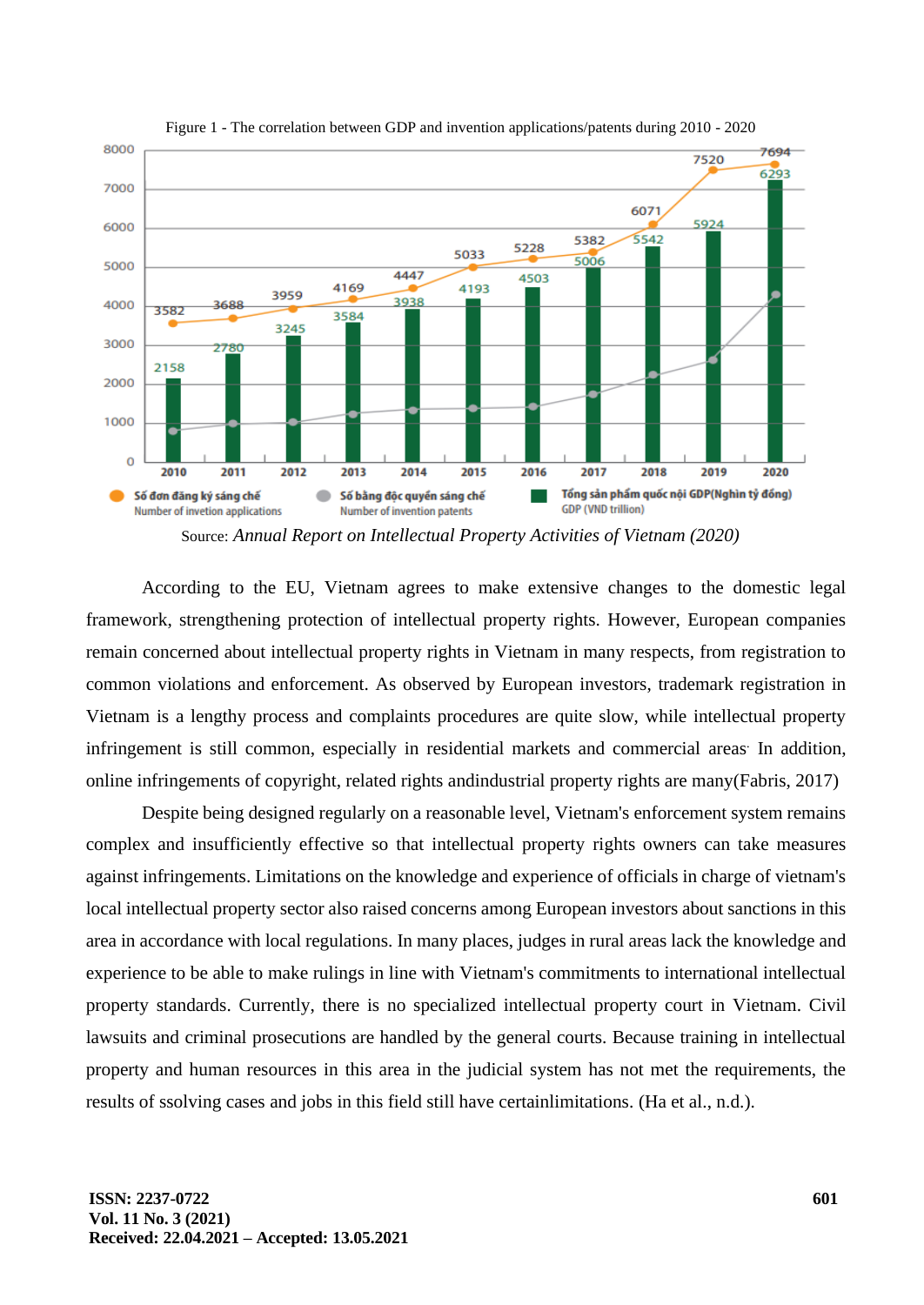# **Opportunities and Challenges for Vietnamese Enterprises in Enforcing Intellectual Property Regulations**

For Vietnam, the EU is a very important market. The EU is the world's second largest import market and currently Vietnam's second largest export market (after the US). This is a potential market with a population of more than 500 million people, a GDP of about 15,000 billion USD, accounting for 22% of globalGDP. (Journal & 2021, n.d.)property protection activities. As for the group of businesses and rights owners, the intellectual property commitments in the EVFTA are evaluated not only to increase economic benefits, increase creative motivation but also contribute to cost savings, confidence in registration of rights protection, since all commitments increase the level of protection of rights. (Figure 2).



Figure 2 - Appeal Requests Settled in 2020 by Subject Matters

*Source: Annual Report on Intellectual Property Activities of Vietnam (2020)*

However, for the group of enterprises and those who use intellectual property protected products, they do not benefit but are greatly affected. (Trong TRAN et al., 2021) period is longer). At the same time, the risk of violations, the risk of costs due to being handled for violations increases for businesses and subjects using protected products. Even with the new criminal code, not only individuals, but legal people can also be criminally handled if they violate these protected contents (Thanh Thu et al., 2018). In addition, the high standard of intellectual property protection systems in next-generation FTAs such as EVFTA will also require businesses to research and spend more on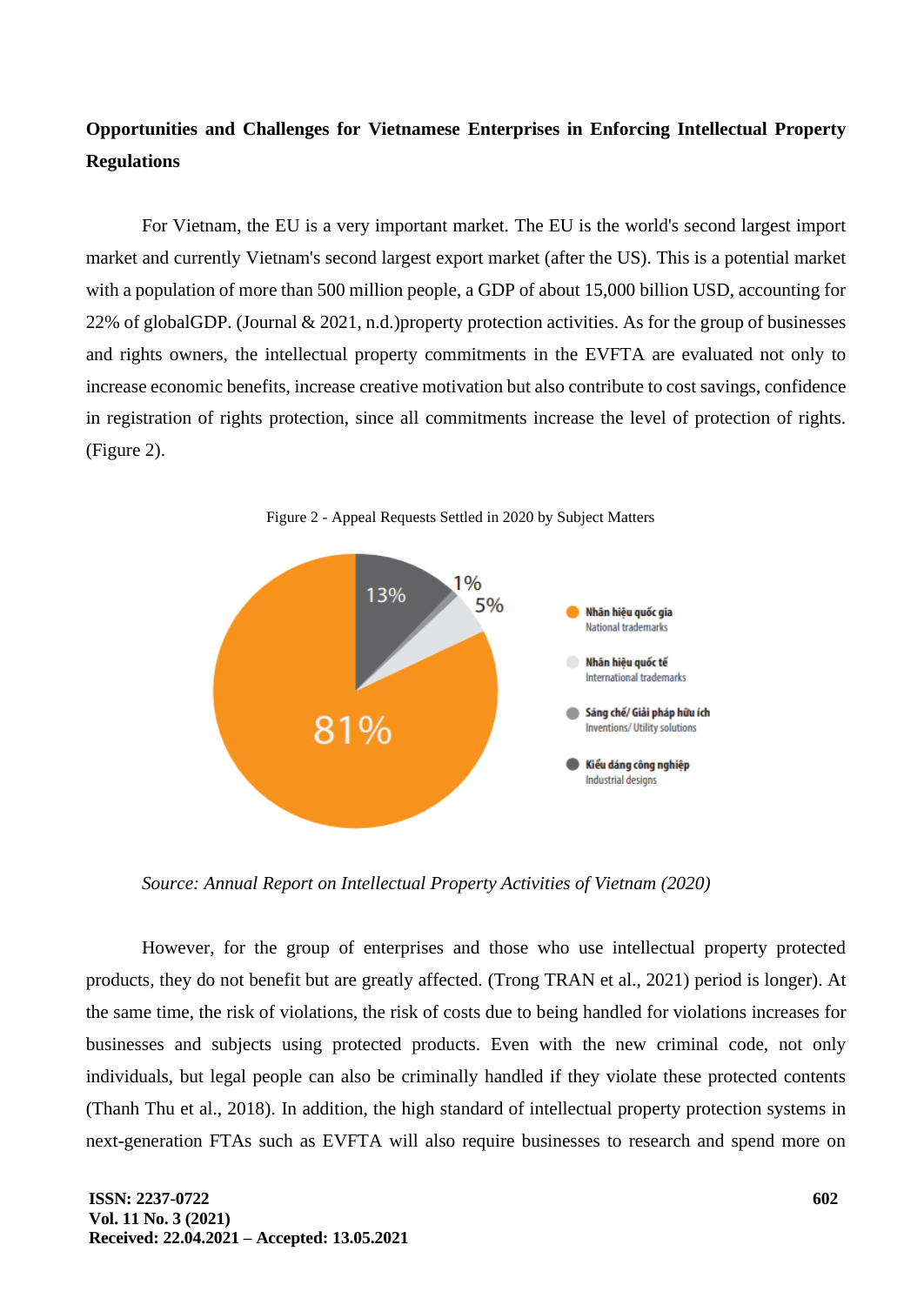intellectual property protection to avoid falling into litigation, disputes and possible damages. (Project & 2016, n.d.) Notably, the intellectual property protection technology (TPMs) in the EVFTA expand the use of tpms not only to provide adequate legal protection for the production, import, distribution, sale, offering or lease to the public, but also regulations on the commercial use of equipment, products, components or provision of services. (Figure 3).



Figure 3 - Industrial Design Patents Granted from 2010 to 2020 by the Vietnamese and the Foreigner

*Source: Annual Report on Intellectual Property Activities of Vietnam (2020)*

Besides respecting the intellectual property rights of businesses and organizations around the world, Vietnamese enterprises also need to pay attention to the protection of their intellectual property. However, according to the Vietnam Chamber of Commerce and Industry (VCCI), the interest of Vietnamese enterprises in intellectual property protection, industrial designs and trademarks is still verylimited. This is one of the major barriers for Vietnamese enterprises to take advantage of the advantages and limit the negative effects that those regulations bring. (Minh et al., n.d.) . On the other hand, Vietnam's trademarked products and industrial patents need to carry out exclusive protection registration in the EU, contributing to helping Vietnamese enterprises to access the EU market more effectively, but this requires a fairly high cost and complex registration procedures (Key & cismas, 2019). Therefore, the protection of Vietnam's intellectual property rights registered abroad in general and in the EU in particular is currently at a significant level. The reason for the above situation is due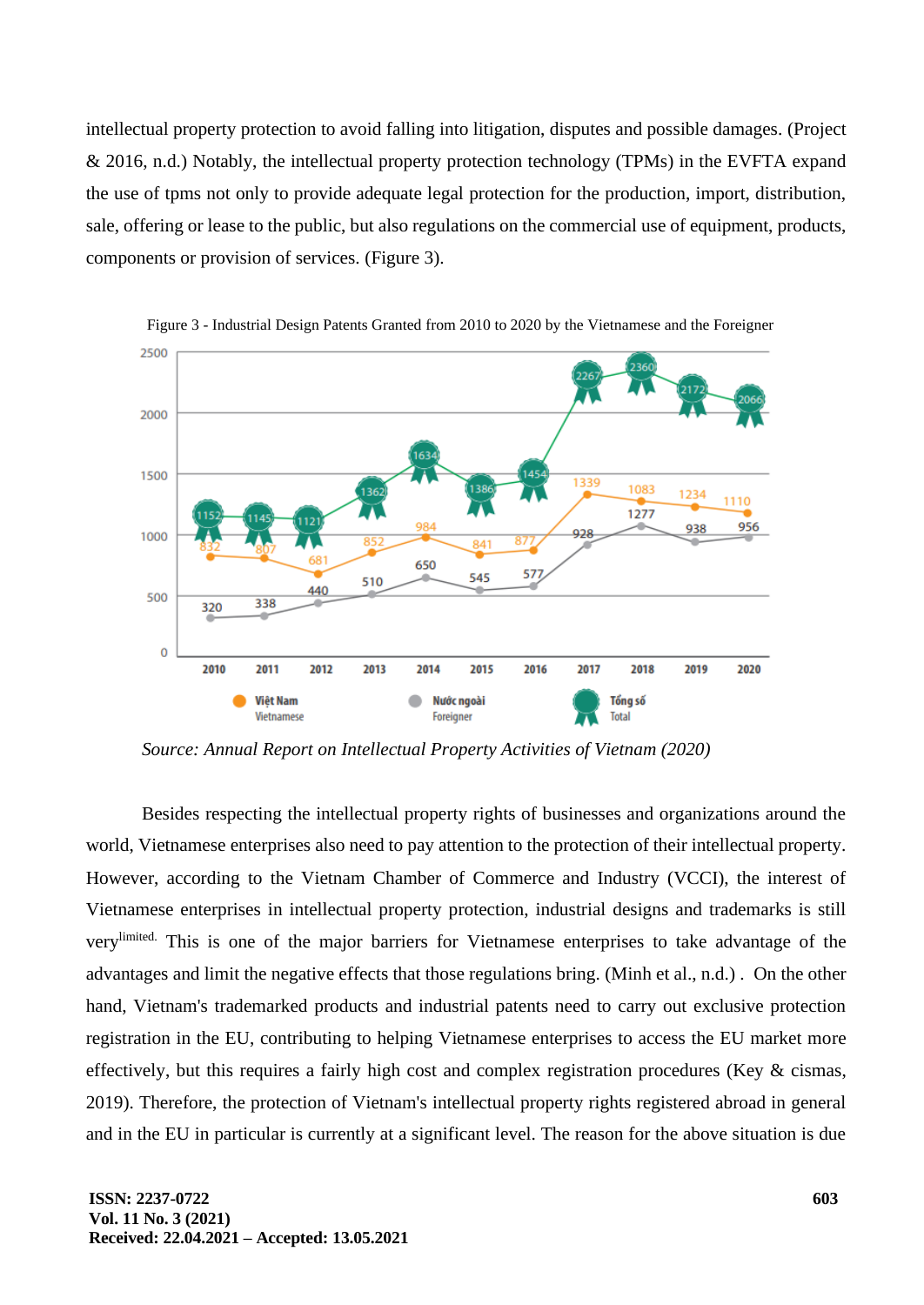to limited financial capacity, Vietnamese enterprises are largely small and very small. This leads to inequalities in trademark registration between localities of Vietnam (Report, 2020).



Figure 4 - Five Top Trademark Applications by Vietnam's Provinces/Cities in 2020

*Source: Annual Report on Intellectual Property Activities of Vietnam (2020)*

Another limitation of many Vietnamese enterprises is that there is still very ambiguity in the field of intellectual property, the culture of respect for intellectual property rights is still low, even not knowing the current law on intellectual property. Many businesses/individuals using intellectual property have not been interested in the relevant regulations in Vietnam's FTAs so far as well as the EVFTA, but even the rights protected units do not have a clear sense of their rights and seek to "take advantage" of the beneficial intellectual property regulations in the EVFTA. (Journal & 2021, n.d.) . In general, the commitment to the level of protection and enforcement of intellectual property rights in the EVFTA contributes to ensuring that businesses of both parties enjoy the highest protection but still ensure certain flexibility so that a developing country like Vietnam can benefit from intellectual property protection. (Duc Huu, 2020) Therefore, Vietnamese enterprises need to master and meet the regulations on protection, exploitation, enforcement of ownership of intellectual property and regulations on technical barriers in trade of the EU. (NGUYEN et al., n.d.).

# **4. Discussion**

EVFTA offers many opportunities to access eu countries' markets, but also sets some standards higher than Vietnamese law, requiring businesses to focus on raising awareness about the field of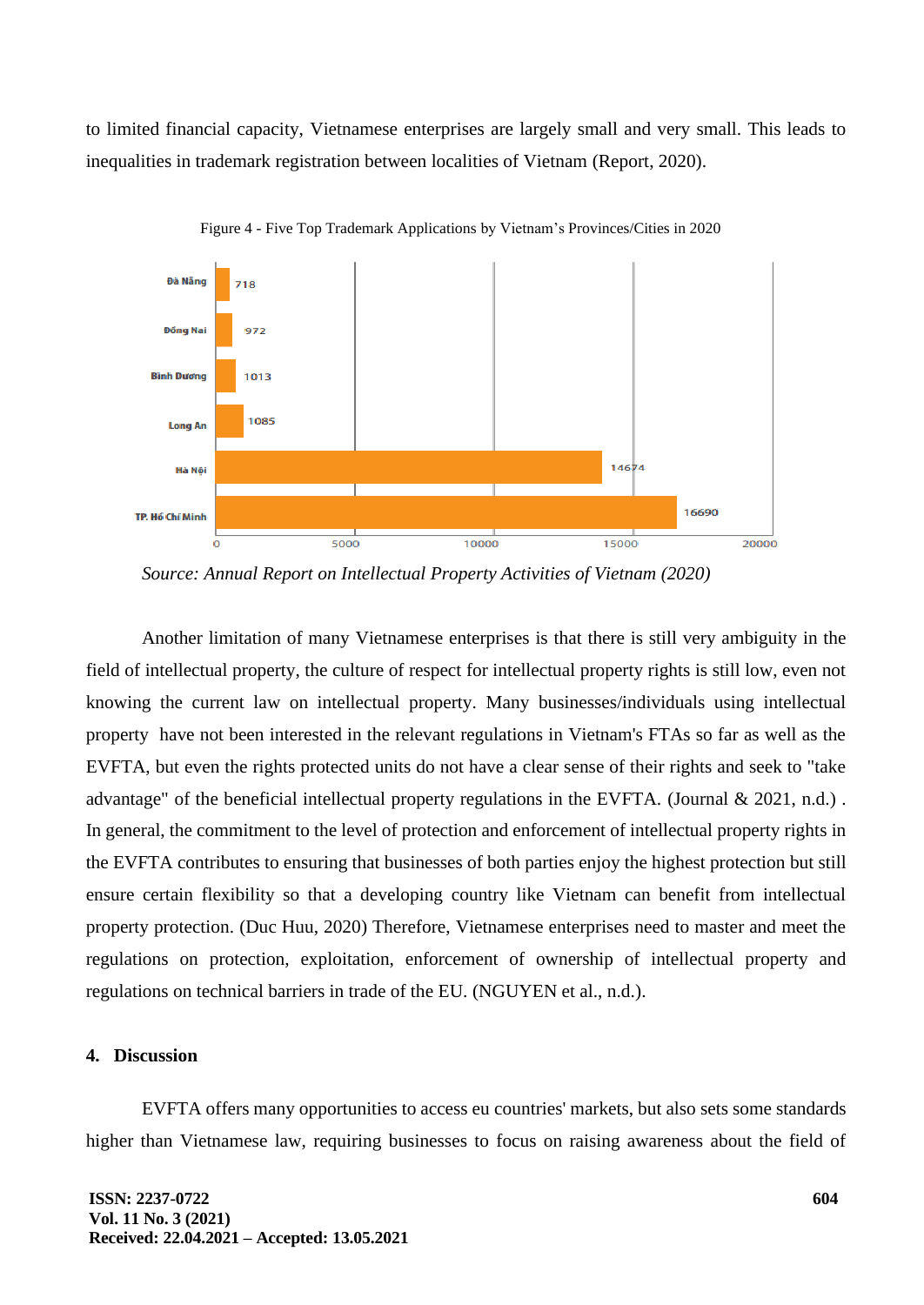intellectual property. If you are not aware of the risk, you will bear the burden of control procedures, especially when falling into disputes and litigation. Therefore, along with the process of creating and developing new intellectual property, improving in-house technology capacity and the capacity to absorb new and advanced technologies to improve the quality of their products, intellectual property management activities in each enterprise, universities and research institutes are very important to create a wide environment for the application of intellectual property law into real life. In the coming time, in order to improve the enforcement of IP rights in the context of evfta effectiveness, it is necessary to focus on implementing important solutions:

- (i) To appreciate the professional capacity of IP and the capacity to perform public duties for functional agencies and forces. Professional fostering, IP rights enforcement is an important requirement, it is necessary to research and develop intensive IP training and retraining programs for IP enforcement agencies and forces and support, meeting the requirements of capacity building for enforcement agencies on people and facilities through programs to build and train clues on IP rights enforcement at central and local enforcement agencies.
- (ii) Enhance the effectiveness of coordination between administrative agencies, adjudicating agencies and specialized agencies through information sharing and action coordination; further improve the legal provisions on mechanisms for coordination and support in the prevention, investigation, dossier and handling of IP violations by functional agencies and forces.
- (iii)To innovate and improve the effectiveness of law dissemination and education; promote the role of news agencies in the struggle to condemn and criticize law-breaking acts in production and business. Combining propaganda with mobilizing business organizations and individuals and consumers to actively and actively participate in the prevention and combat of commercial fraud and counterfeit goods; provide information to the authorities about signs of violation to take measures to fight, prevent promptly and effectively. Strengthen the role of society in monitoring, coordinating and assessing the situation, thereby building and strengthening the trust of business organizations and individuals and consumers in the enforcement of IP rights, the fight against trade fraud and counterfeit goods.
- (iv)Effectively leverage experience and support from international organizations in the implementation of IP rights as well as in the training and nurturing of current and future human resources for enforcement agencies and forces.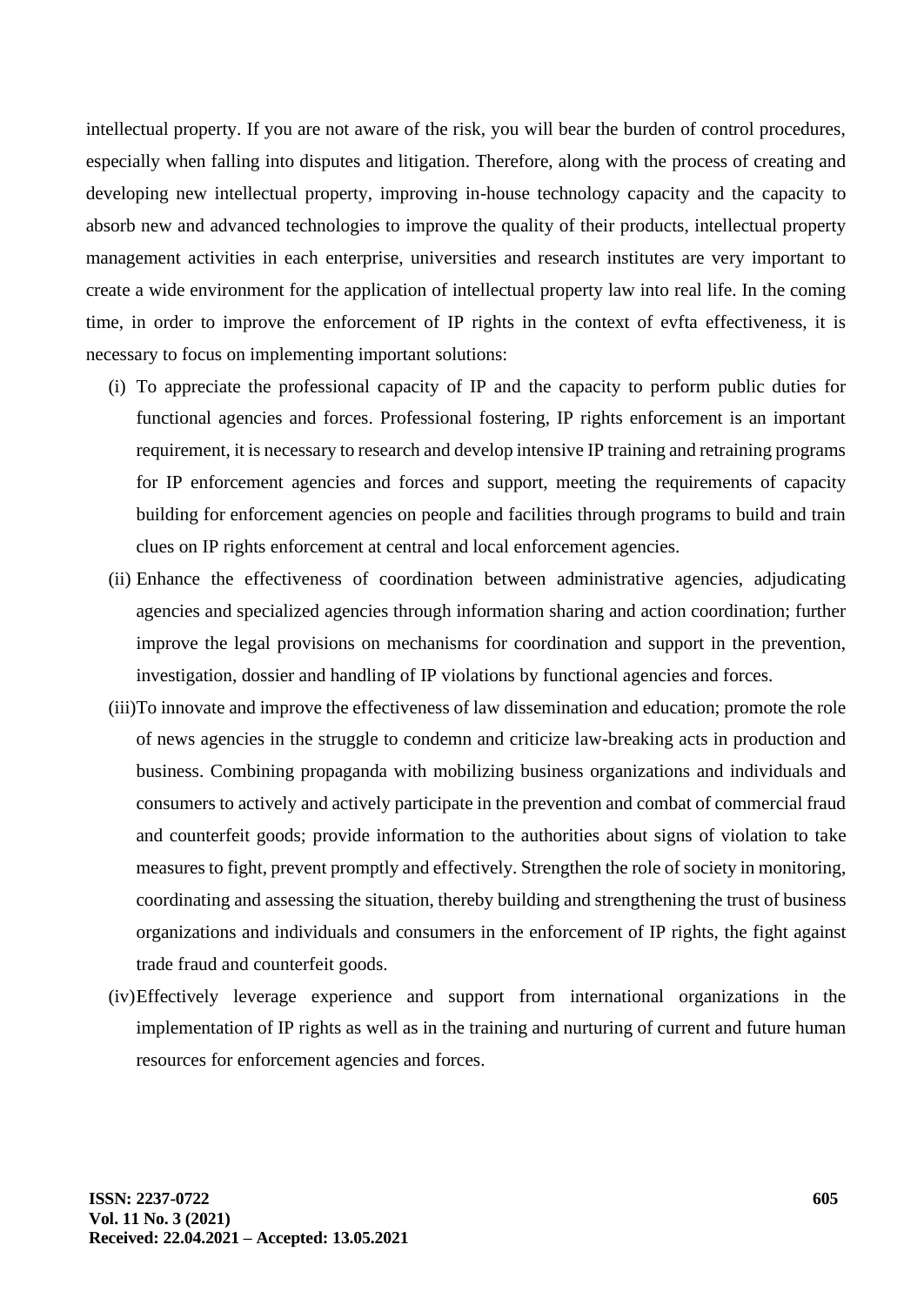#### **5. Conclusion**

Vietnam, as well as all countries that are increasingly concerned about IP, considers it an integral element of socio-economic development policies. It is easy to see that IP becomes a key content when negotiating free trade agreements (FTAs). In fact, Vietnam has recently joined new FTAs, especially the Free Trade Agreement between Vietnam and the European Union (EVFTA) and is revising the system of IP legislation to fulfill its committed international obligations. The content of promoting TSTT for sustainable development has really become a circuit throughout the operation of the TSTT development program. Many Vietnamese patents to solve environmental problems have been put into production and applied in practice by enterprises.

In terms of intellectual property, it is necessary to continue to raise awareness and form IP culture in the community. In particular, enterprises need to promote a central role in creating and exploiting TSTT, working with universities and research institutes to create products and technologies to solve practical problems for sustainable development. In addition to the efforts of enterprises, there should be active participation of state management agencies in intellectual property, as well as law enforcement agencies in Vietnam. In addition to reviewing and finalizing the domestic legal framework with the provisions of evfta, Vietnam needs to promote the propaganda and dissemination activities of EVFTA, continue along with legal support and consultancy activities for businesses when necessary. These activities will contribute to improving the effectiveness of the implementation of this Agreement in Vietnam.

## **References**

Bank, W. (2020). *Vietnam: Deepening International Integration and Implementing the EVFTA*. https://elibrary.worldbank.org/doi/abs/10.1596/33787

Bollen, L, Vergauwen, P., Decision, S. S.-M., & 2005, undefined. (n.d.). Linking intellectual capital and intellectual property to company performance. *Emerald.Com*. https://www.emerald.com/insight/content/doi/10.1108/00251740510626254/full/html

Bollen, Laury, Vergauwen, P., & Schnieders, S. (2005). Linking intellectual capital and intellectual property to company performance. *Management Decision*, *43*(9), 1161–1185. https://doi.org/10.1108/00251740510626254

Business, B. S.-T. C. J. of W., & 1996, undefined. (n.d.). The impact of intellectual property rights on foreign direct investment. *Elsevier*. https://www.sciencedirect.com/science/article/pii/S002254289690006X

Chin, J. C., Grossman, G. H., & Grossman, G. N. (1988). *NBER working paper series intellectual property rights and north-south trade*. https://www.nber.org/papers/w2769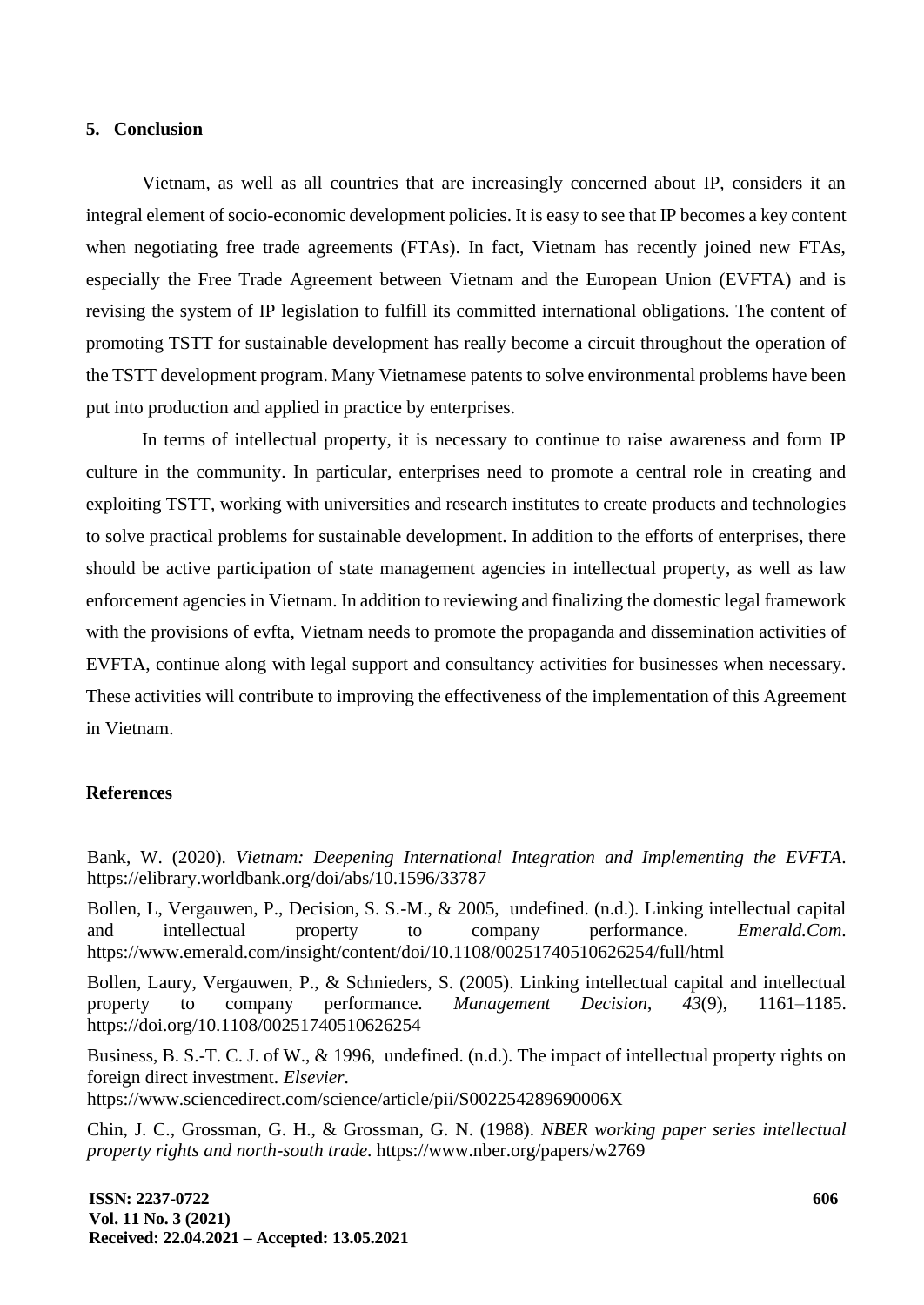Chinying Lang, J. (2001). Management of intellectual property rights: Strategic patenting. *Journal of Intellectual Capital*, *2*(1), 8–26. https://doi.org/10.1108/14691930110380464

Duc Huu, N. (2020). International Journal of Social Science and Economic Research Freedom Of Association Under The Context Of Vietnam's Participation In The Comprehensive And Progressive Trans-Pacific Partnership (Cptpp) Agreement And The Eu-Vietnam Free Trade Agreement (EVFTA). *Ijsser.Org*. https://doi.org/10.46609/IJSSER.2020.v05i11.008

Fabris, A. (2017). *Intellectual property law in Vietnam: the trademark protection, a comparison between the Vietnamese and EU systems*. https://tesi.eprints.luiss.it/18696/

Grossman Edwin L-C Lai, G. M., Grossman, G. M., L-C Lai, E., & Grossman Edwin L-C Lai, G. (2002). Nber Working Paper Series International Protection Of Intellectual Property. *International Protection of Intellectual Property.* In *aeaweb.org*. http://www.nber.org/papers/w8704

Ha, N., Van, P., Online, D. H.-I., & 2021, undefined. (n.d.). Opportunities and challenges for vietnam society and labor market when signing evfta agreement. *Search.Ebscohost.Com*. http://search.ebscohost.com/login.aspx?direct=true&profile=ehost&scope=site&authtype=crawler&jr nl=13053515&AN=150156469&h=lmYjFcUyQHuVKTZvVKbkbp9NUm5OqiSD7o2Cwv5xh6eRw JUqEex5uVsc7ssUkT6MZD%2FRGoYNUKs%2FkJkmccC%2B4A%3D%3D&crl=c

Helpman, E. (1992). *Innovation, imitation, and intellectual property rights*. https://www.nber.org/papers/w4081

J., J. F.-J., & 1989, undefined. (n.d.). Standardization and intellectual property. *HeinOnline*. https://heinonline.org/hol-cgi-bin/get\_pdf.cgi?handle=hein.journals/juraba30&section=14

Journal, T. D.-A. E., & 2021, undefined. (n.d.). WTO+ and WTO-X provisions in the European Union-Vietnam Free Trade Agreement: a 'fruit salad tree'is yet to grow. *Springer*. https://link.springer.com/article/10.1007/s10308-021-00618-2

Khoát, N. X., & Cismas, L. M. (2019). The Eu-Vietnam Free Trade Agreement (Evfta) Opportunity And Challenges For Vietnam. In *ecoforumjournal.ro* (Vol. 8, Issue 2). http://www.ecoforumjournal.ro/index.php/eco/article/view/967

Lina, W. (n.d.). Nanyang Technological University Intellectual Property Protection In China Submitted in Partial Fulfillment of the Requirements for the Degree of Master of Science (Information Studies) of the Nanyang Technological University. In *Elsevier*. https://www.sciencedirect.com/science/article/pii/S1057231704000207

Maciejewski, M., & Zysk, W. (n.d.). Evfta agreement (between the eu and vietnam). An opportunity for the development of polish export umowa evfta (UE-WIETNAM). *Ceeol.Com*. Retrieved June 21, 2021, from https://www.ceeol.com/search/article-detail?id=444038

May, C. (2015). *The global political economy of intellectual property rights: The new enclosures*. https://www.taylorfrancis.com/books/mono/10.4324/9780203873816/global-political-economyintellectual-property-rights-2nd-ed-christopher-may

May, C., & Sell, S. (2006). *Intellectual property rights: A critical history*. https://www.rienner.com/title/Intellectual\_Property\_Rights\_A\_Critical\_History

Minh, P., Nhieu, N., … H. V. A.-В., & 2018, undefined. (n.d.). Impacts of New Generation of Free Trade Agreements (FTAs) on the Development of Export-Import Markets of Members. *Cyberleninka.Ru*. Retrieved June 22, 2021, from https://cyberleninka.ru/article/n/17782650

Nguyen, D., & Do, M. (2021). *Developing Logistics Services of Expeditors-Viet Nam Joint Stock Company Under Integration Condition and Evfta Evfta opportunities for enterprises and economies* 

**ISSN: 2237-0722 Vol. 11 No. 3 (2021) Received: 22.04.2021 – Accepted: 13.05.2021**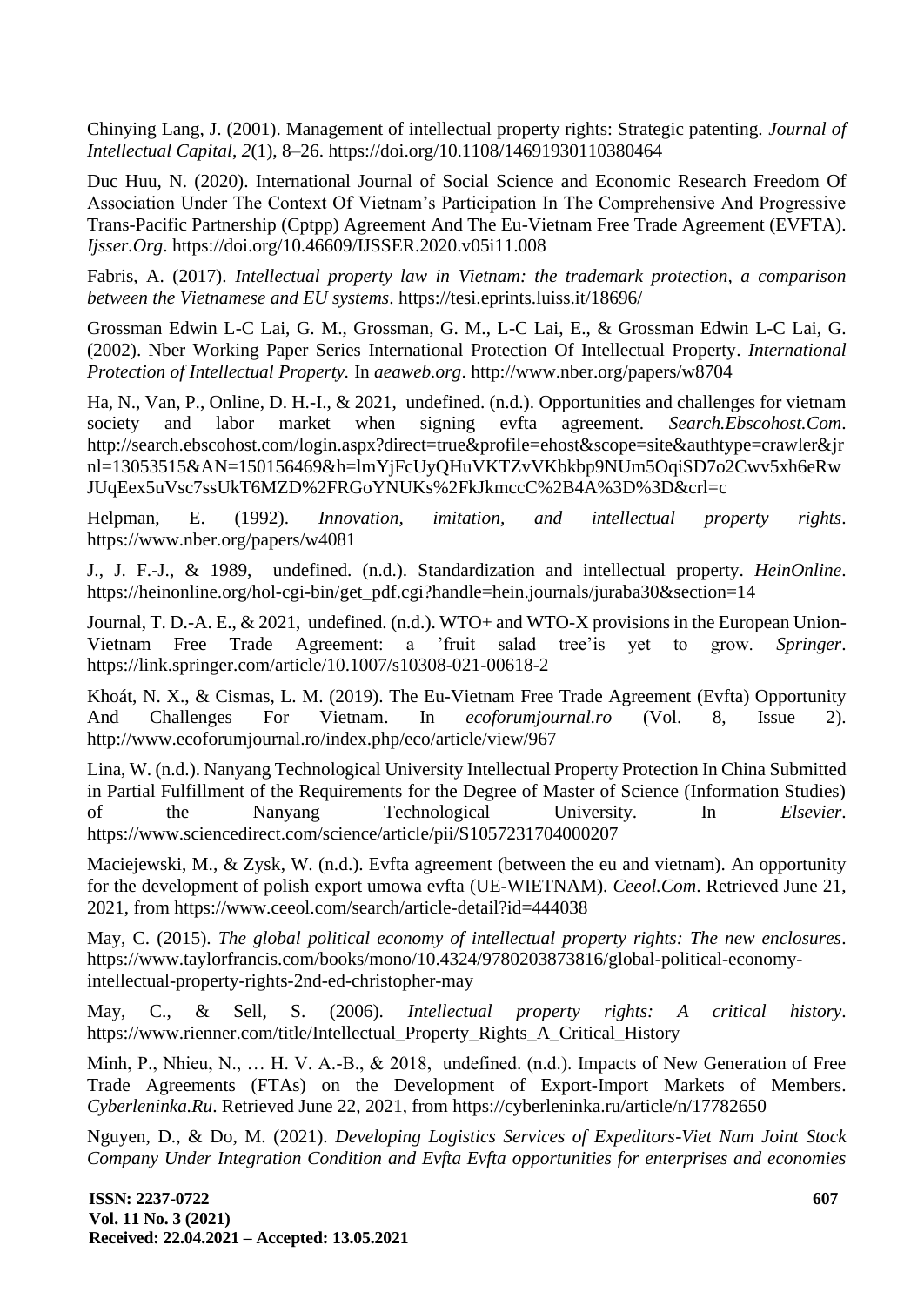*Thesis Centria University of Applied Sciences Industrial Management*. https://www.theseus.fi/handle/10024/499659

NGUYEN, T., … L. T.-I. J. of, & 2020, undefined. (n.d.). The Impact of New Generation Ftas on the Sustainable Agriculture Businesses in Vietnam: Case of Evfta. *Search.Ebscohost.Com*. http://search.ebscohost.com/login.aspx?direct=true&profile=ehost&scope=site&authtype=crawler&jr nl=2067533X&AN=146419880&h=e4Noz42dHvkscRShu1tN%2FQkG5eNSF6AV9J6M%2BS4Ucq jsly3sFlVMB8I%2FiLLcbUxSb6TxiiOi54uPLBFEIfY%2FIg%3D%3D&crl=c

*Original article: http://evfta.moit.gov.vn/default.aspx?page=overview&category\_id=2809fd0e-b509- 41c4-aa5f- fc2257d628c2*. (n.d.).

Project, B. H. C. A.-S. A. C., & 2016, undefined. (n.d.). The Panorama for Vietnam's Timber Industry with Vietnam-EU Free Trade Agreement (EVFTA): Opportunities and Challenges. *Papers.Ssrn.Com*. https://papers.ssrn.com/sol3/papers.cfm?abstract\_id=2794840

Pugatch, M. (2004). *The international political economy of intellectual property rights*. https://books.google.com/books?hl=vi&lr=&id=hJpI3Ki7MhUC&oi=fnd&pg=PP8&dq=Intellectual+ Property&ots=nTBvcdmQjx&sig=gZUz0NPV8ftxXuUjbEPZqLcOYw8

Reichman, J. H., & Samuelson, P. (1997). Intellectual Property Rights in Data? In *Vanderbilt Law Review* (Vol. 50).

https://heinonline.org/hol-cgi-bin/get\_pdf.cgi?handle=hein.journals/vanlr50&section=19

Relationships, N. D.-C.-E. U. I., & 2018, undefined. (n.d.). Investment related provisions of EVFTA: implications for Vietnam's policy reforms. *Elgaronline.Com*. https://www.elgaronline.com/view/edcoll/9781788971898/9781788971898.00019.xml

Report, A. (2020). *Intellectual property activities.*

Review, M. R.-M. S. M., & 2004, undefined. (n.d.). Strategic management of intellectual property. *Pdfs.Semanticscholar.Org*.

https://pdfs.semanticscholar.org/6c08/f6cd65760f0ad32bcac27e54d90b4bac9828.pdf

Review, P. R.-A. E., & 2002, undefined. (n.d.). When should we use intellectual property rights? *Pubs.Aeaweb.Org*. https://pubs.aeaweb.org/doi/pdf/10.1257/000282802320189276

Samuelson, P. (2000). Privacy As Intellectual Property? In *JSTOR*. http://www.iitf.nistgovip/ipr/ipepubsnfiprivprinfinal.html

Soc'y, F. P.-J. P. O., & 1944, undefined. (n.d.). A History of Intellectual Property from 1545 to 1787. *HeinOnline*.

https://heinonline.org/hol-cgi-bin/get\_pdf.cgi?handle=hein.journals/jpatos26&section=144

Stiglitz, J. (2006). *Scrooge and intellectual property rights*. https://www.bmj.com/content/333/7582/1279/rapid-

responses?int\_source=trendmd&int\_medium=cpc&int\_campaign=usage-042019

Stiglitz, J. E. (2008). Economic Foundations of Intellectual Property Rights. In *HeinOnline*. http://www2.gsb.columbia.edu/faculty/

Stjepandić, J., Liese, H., 21st, A. T.-C. E. in the, & 2015, undefined. (n.d.). Intellectual property protection. *Springer*. https://link.springer.com/chapter/10.1007/978-3-319-13776-6\_18

Thanh Thu, V., Quynh Hoa, L., & Thu Hang, H. (2018). Effects of EVFTA on Vietnam's apparel exports: An application of WITS-SMART simulation model. In *Journal of Asian Business and Economic Studies* (Vol. 25). www.jabes.ueh.edu.vn